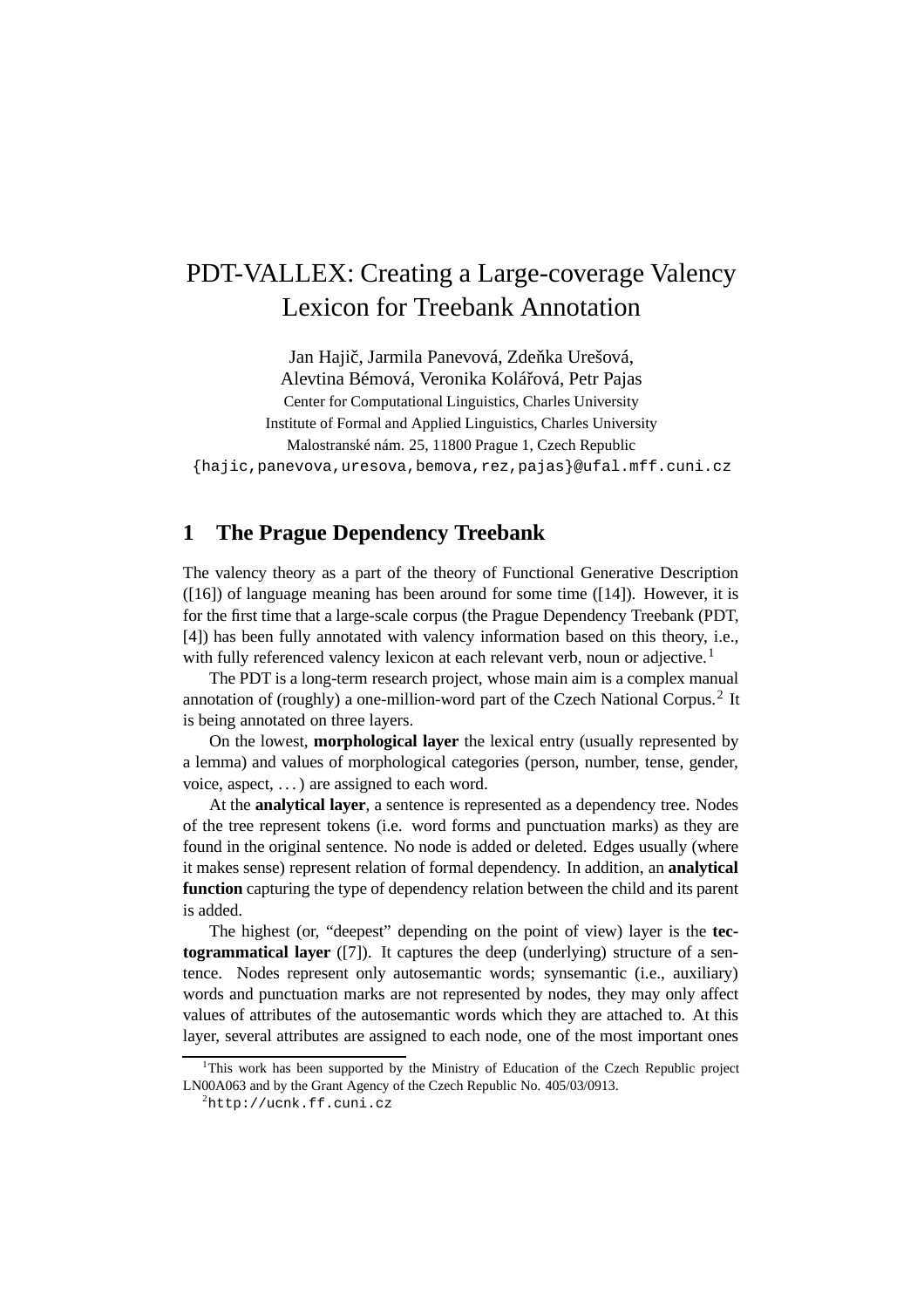being the **(deep) functor** capturing the tectogrammatical function of a dependent relative to its governor.

## **2 Valency in the Functional Generative Description**

Some functors are "bound" to certain governing lexical units (heads) more than other functors by **valency**. The notion of valency is one of the crucial points for the theoretical description of language as well as for any NLP system. However, the description and understanding of valency differs form one theoretical background to another. Our valency approach is based on the Functional Generative Description (FGD; again, see [16], [14]), where the dependency-based underlying syntactic structure is not only defined per se, but it is also mapped onto the corresponding morphemic representation. The labels for the syntactic relations belong to the deep (underlying) syntactic units, the morphosyntactic information (string of morphemic forms: case endings, prepositions with case endings, subordinated conjunctions) represents the surface form of the sentence. The verb with its valency members is considered to be a core of the sentence. However, some clear criteria must be used for the determination which members constitute the core of the sentence, i.e. which have a valency character.

The set of syntactic relations (i.e., functors) considered in FGD was classified according the following criteria:

- (aa) could the given relation be repeated with a single verb?
- (ab) could the given relation occur only once with a single verb?
- (ba) could the given relation be combined with any verb?
- (bb) could the given relation occur with the limited class of verbs, which can be listed?

The empirical analysis has shown, that the syntactic relations fulfilling the criterion (aa) fulfills also the criterion (ba), while the relations fulfilling (ab) fulfills also (bb). The former are called **free adverbials** (FA). The latter are called **inner participants** (IP). Five types of relations enter the class of inner participants: ACT(or), PAT(ient), ADDR(essee), ORIG(in), EFF(ect). They are either obligatory (the omitting of them mostly leads to an ungrammatical sentence,  $3$  see (1)) or they are optional (they can be omitted without loosing grammaticality (see (2)).

- (1) *Chlapec dal ucitelce ˇ kvetiny ˇ .* (Lit. *The-boy gave to-the-teacher flowers.*)
	- **–** \**Chlapec dal.* (Lit. *The-boy gave.*)
	- **–** \**Chlapec dal kvetiny ˇ .* (Lit. *The-boy gave flowers.*)

 $3$ Unless in a specific discourse position, such as in spoken dialog.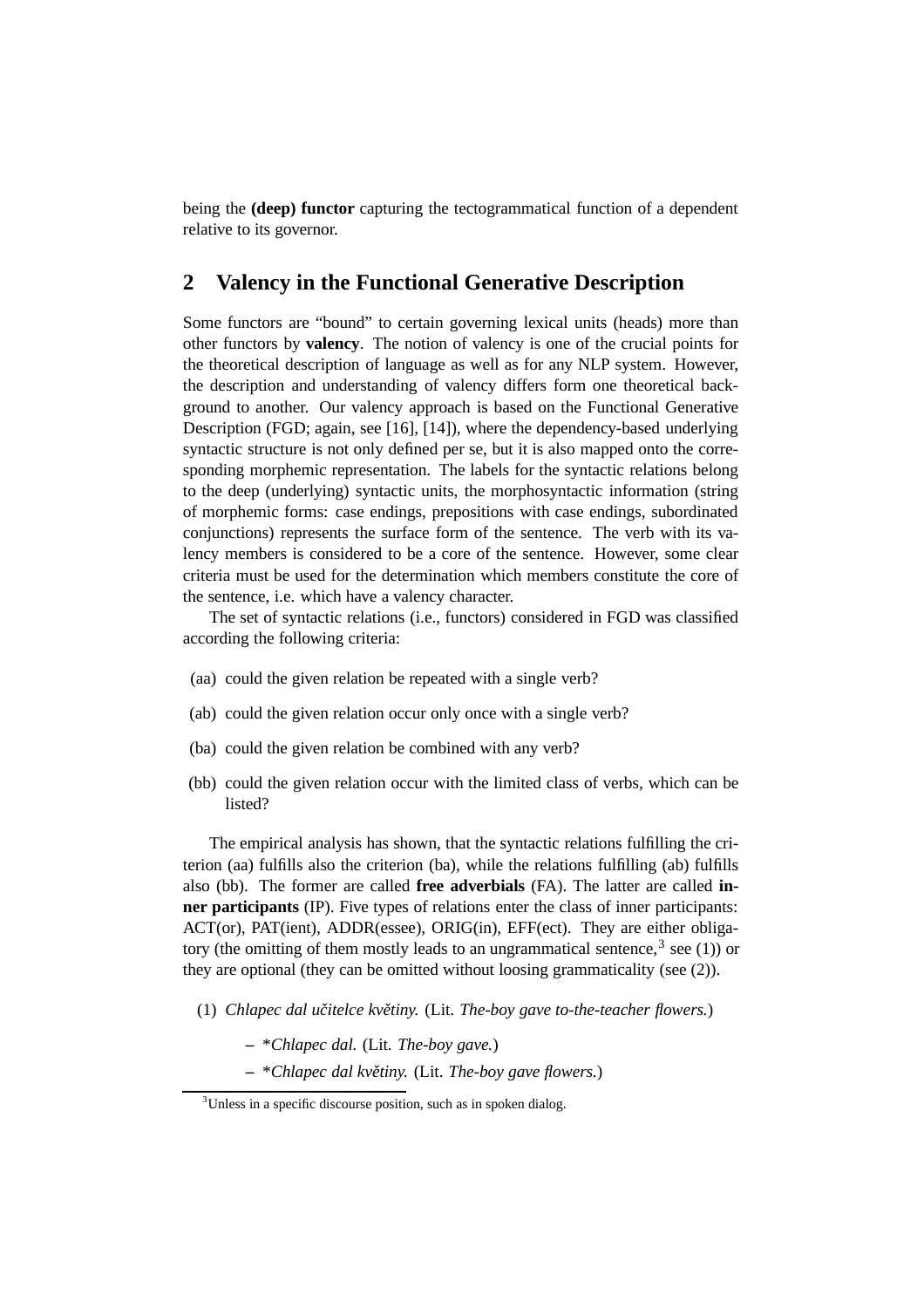**–** \**Chlapec dal ucitelce ˇ .* (Lit. *The-boy gave the-teacher.*)

(2) *Jan prodal (Pavlovi) auto.* (Lit. *Jan sold (to-Pavel) a-car.*)

**–** *Jan prodal auto.* (Lit. *Jan sold a-car.*)

The rest of the dependency relations (temporal, local, directional, causal, manner etc.; see Tables 1 and 2 for a list of functors relevant for valency) belongs to the class of free adverbials. They can be freely combined with any verb, $4$  however they are obligatory with some particular verbs (such as Direction with the verb  $sm\check{e}$ ro*vat* (*to\_head\_to\_sw*), Local with the verb *rozkládat\_se* (*to\_be\_situated*), TWHEN (Time-WHEN; temporal) with the verb *trvat* (*to\_last*). The sentences with such verbs are ungrammatical<sup>5</sup> and incomplete without them, so that they must be understood as their valency members. There are of course cases where the obligatory valency elements (from the point of view of the underlying syntactic layer), are not expressed on the surface (see  $(3)$ ,  $(4)$ ):

(3) *Prátelé ˇ už prijeli. ˇ* (Lit. *The-friends already came.*)

#### (4) *Jeho obeˇ deti ˇ už ctou. ˇ* (Lit. *His both children already read.*)

In (3) and (4) the surface zero position has an underlying counterpart according to the criterion of semantic completeness, which can be tested by the **dialog test**: The question "Where?" after the utterance (3) in a dialog is a kind of deviation and it cannot be answered by the speaker "I don't know" (the same is valid with the question "What?" after (4)). This test demonstrates that the directional relation for the verb *prijet* (*to arrive*) is an obligatory valency member on the layer of underlying representation.

Any autosemantic lexical unit has its particular valency frame<sup>6</sup>, which is constituted in accordance with the criteria of their classification given above in a way reflected in Table 3.

Table 3 shows that all inner participants (both obligatory and optional) can enter a valency frame. The free adverbials become a slot in the valency frame only when they are obligatory (from the point of view of the tectogrammatical, underlying layer). In other cases they are optional and they need not be listed in the valency frames as a part of lexicon.

If the verb has one or two valency slots, their labels are determined according the language patterning (the first slot with a verb *to\_open* is structured in the same way in (5) as in (6), so that *janitor* in (5) and *key* in (6) are labeled as Actors).

(5) *Vrátný otvírá dvereˇ klícem. ˇ* (Lit. *The-janitor opens the-door with-a-key.*)

<sup>&</sup>lt;sup>4</sup>For simplicity, we talk here about verbs, but in principle, all what is said here about verbs applies to nouns and adjectives, too; see Sect. 6 for more details.

<sup>5</sup>With the usual caution what "ungrammatical" means.

<sup>6</sup>Which can be empty with verbs as Czech *pršet* (*to\_rain*), nouns as *stul* (*table*), *slunce* (*sun*), adverbs as *rychle* (*quickly*) etc.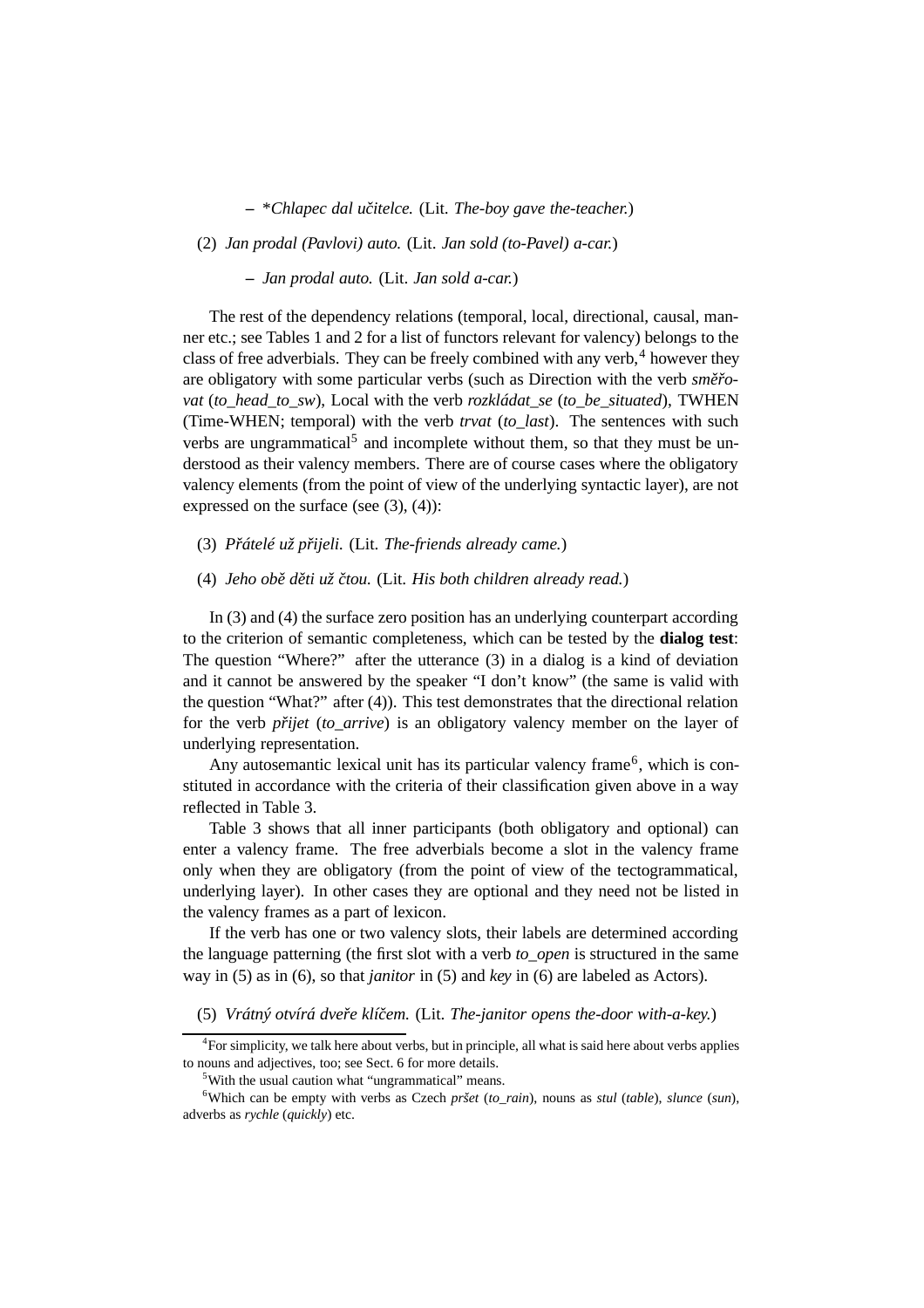| Type     | Functor          | Description    | Example(s) of annotation          |  |
|----------|------------------|----------------|-----------------------------------|--|
| Inner    | <b>ACT</b>       | Actor          | She(ACT) saw a car.               |  |
| part-    | <b>PAT</b>       | Patient        | She saw a car(PAT).               |  |
| icipants | <b>ADDR</b>      | Addressee      | He gave a book to Mary(ADDR).     |  |
|          | <b>EFF</b>       | Effect         | went down to 2.2 percent(EFF).    |  |
|          | <b>ORIG</b>      | Origin         | He made a toy out of wood(ORIG).  |  |
| Time     | <b>TWHEN</b>     | When (general) | She came yesterday(TWHEN).        |  |
|          | <b>TFHL</b>      | For how long   | He worked for hours(TFHL).        |  |
|          | <b>THL</b>       | How long       | It takes two hours (THL).         |  |
|          | <b>THO</b>       | How often      | twice(THO) a day.                 |  |
|          | <b>TOWH</b>      | For what time  | contracts for next year(TOWH).    |  |
|          | <b>TPAR</b>      | During         | while on the train(TPAR).         |  |
|          | <b>TSIN</b>      | Since when     | Rates increase from Nov. 1(TSIN). |  |
|          | <b>TTILL</b>     | Till when      | Until now(TTILL), there was       |  |
| Location | LOC              | Where (gen.)   | We are in Sweden(LOC) now.        |  |
|          | DIR1             | From where     | She came from London(DIR1).       |  |
|          | DIR <sub>2</sub> | Through where  | She came through customs(DIR2).   |  |
|          | DIR <sub>3</sub> | To where       | He goes home(DIR3).               |  |
| Manner   | <b>MANN</b>      | Manner, gen.   | finished successfully(MANN).      |  |
| and      | <b>EXT</b>       | Extent         | a bit(EXT) premature.             |  |
| similar  | <b>REG</b>       | Regard         | with relation to her(REG)         |  |
|          | <b>ACMP</b>      | Accompaniment  | He traveled with the dog(ACMP).   |  |
|          | <b>ATT</b>       | Attitude       | She aptly(ATT) noted              |  |
|          | <b>MEANS</b>     | Means          | killed by a gun(MEANS).           |  |
|          | <b>CRIT</b>      | Criterion      | According to NYT(CRIT),           |  |
|          | <b>BEN</b>       | Benefactive    | has read for him(BEN).            |  |
|          | <b>RESTR</b>     | Except         | except for her (RESTR).           |  |
| Causal   | <b>CAUS</b>      | Causative      | , because he did(CAUS)            |  |
| and      | <b>COND</b>      | Condition      | If it works(COND),                |  |
| other    | <b>COND</b>      | Condition      | If it works(COND),                |  |
| rel.     | <b>AIM</b>       | Aim            | designed to deliver(AIM)          |  |
|          | <b>CONFR</b>     | Confrontation  | , whereas I forgot(CONFR).        |  |
|          | <b>CTERF</b>     | Counterfactual | If he were(CTERF) here,           |  |
|          | <b>RESL</b>      | Result         | tanned brown(RESL).               |  |
|          | <b>CPR</b>       | Comparison     | better than that (CPR).           |  |
|          | <b>NORM</b>      | Normative      | According to Sect.(NORM) II.4,    |  |
| Other    | <b>SUBS</b>      | Substitution   | Instead of Paul(SUBS),            |  |
|          | <b>DPHR</b>      | Phraseme       | to kick the bucket(DPHR)          |  |
|          | <b>CPHR</b>      | Phraseme class | to give a speech(CPHR)            |  |
|          | <b>INTT</b>      | Intention      | He sent him shopping(INTT) for    |  |
|          | <b>COMPL</b>     | Complement     | saw him barefoot(COMPL).          |  |

Table 1: Functors (general use, most frequent)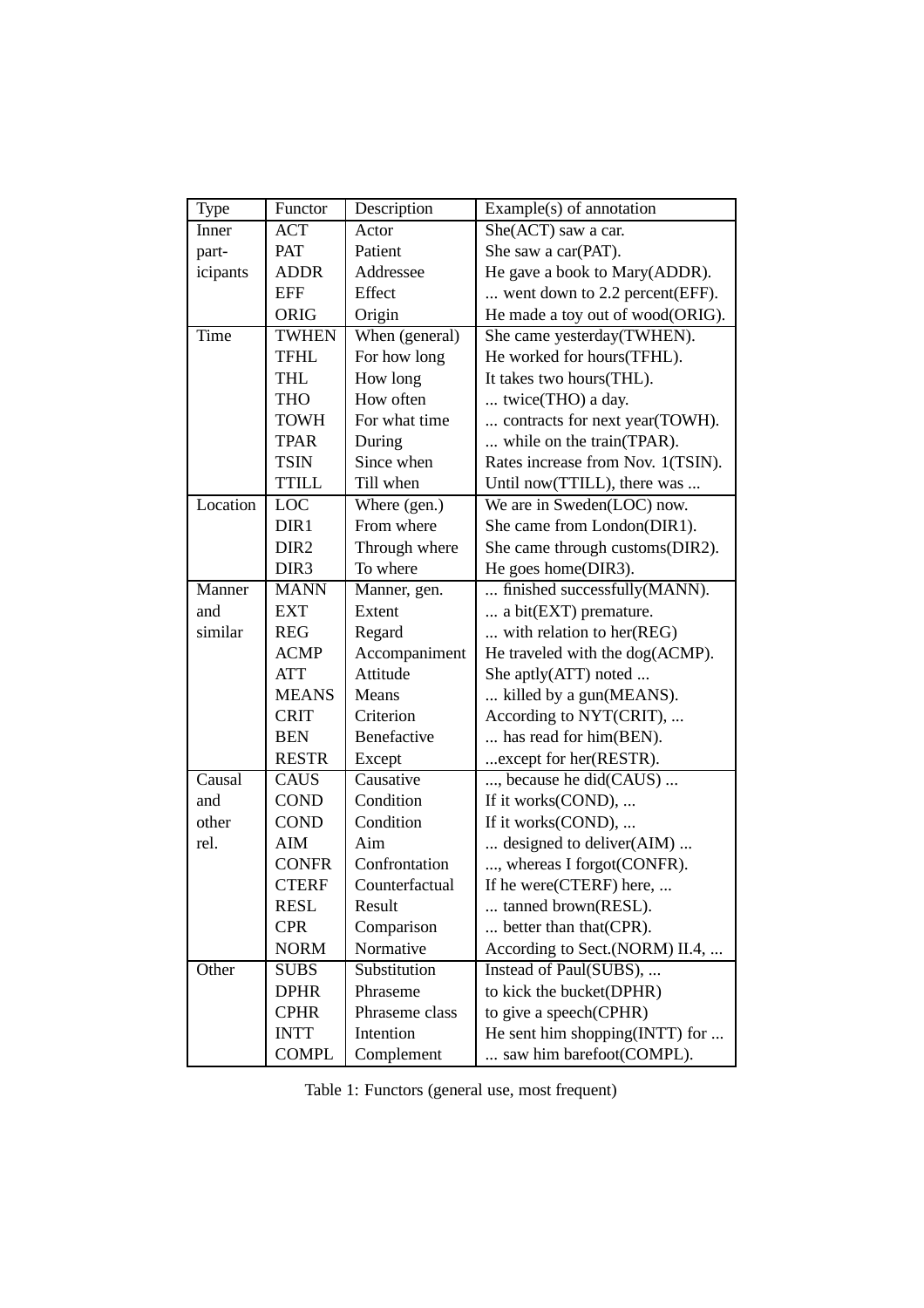| Functor     | Description  | Example $(s)$ of annotation |
|-------------|--------------|-----------------------------|
| <b>APP</b>  | Appurtenance | roof of the house(APP)      |
| ID          | Identity     | the ship Titanic(ID)        |
| <b>MAT</b>  | Partitive    | a cup of tea(MAT)           |
| <b>RSTR</b> | Restrictive  | green(RSTR) ball            |
| <b>VOC</b>  | Vocative     | Peter(VOC), bring us sth    |

Table 2: Functors (for nouns only)

| Solt presence | Inner participant Free adverbials |  |
|---------------|-----------------------------------|--|
| obligatory    |                                   |  |
| optional      |                                   |  |

Table 3: Valency slot presence possibilities

#### (6) *Klícˇ otvírá dvereˇ .* (Lit. *The-key opens the-door.*)

We are of course aware of the fact that the semantic nature of the key is instrumentality in both cases, however it follows from its lexical semantics and not from its (deep) syntactic role. We speak here about the shift of participant (instrument was shifted onto the position of Actor). In the same way an Addressee in (7) is shifted onto the place of Patient, being a second slot of the verb *oslovit* (*to\_address*):

#### (7) *Reˇ cník(A ˇ CT) oslovil posluchace(P ˇ AT).* (Lit. *The-speaker addressed listeners.*)

If the verb has three or more valency slots, semantics starts to play a role. In (8) and (9)<sup>7</sup> the distinction between Effect and Origin is based on their semantics, while the second slot (*canoe* in (8) and *log* in (9)) is classified in accordance with the principle of shifting as a Patient. For comparison to a different handling of semantics vs. syntax in valency frames, see ([3]).

- (8) *He(ACT) made a canoe(PAT) from the log(ORIG).*
- (9) *He(ACT) made a log(PAT) into the canoe(EFF).*

In other words, the first two slots (if they are inner participants) are defined largely syntactically and thus always Actor and Patient, while the other (up to three, if they exist) get their label based on their semantics.

 $7$ English-only examples are given here since none of these cases behaves the same way for the same verb in Czech and English.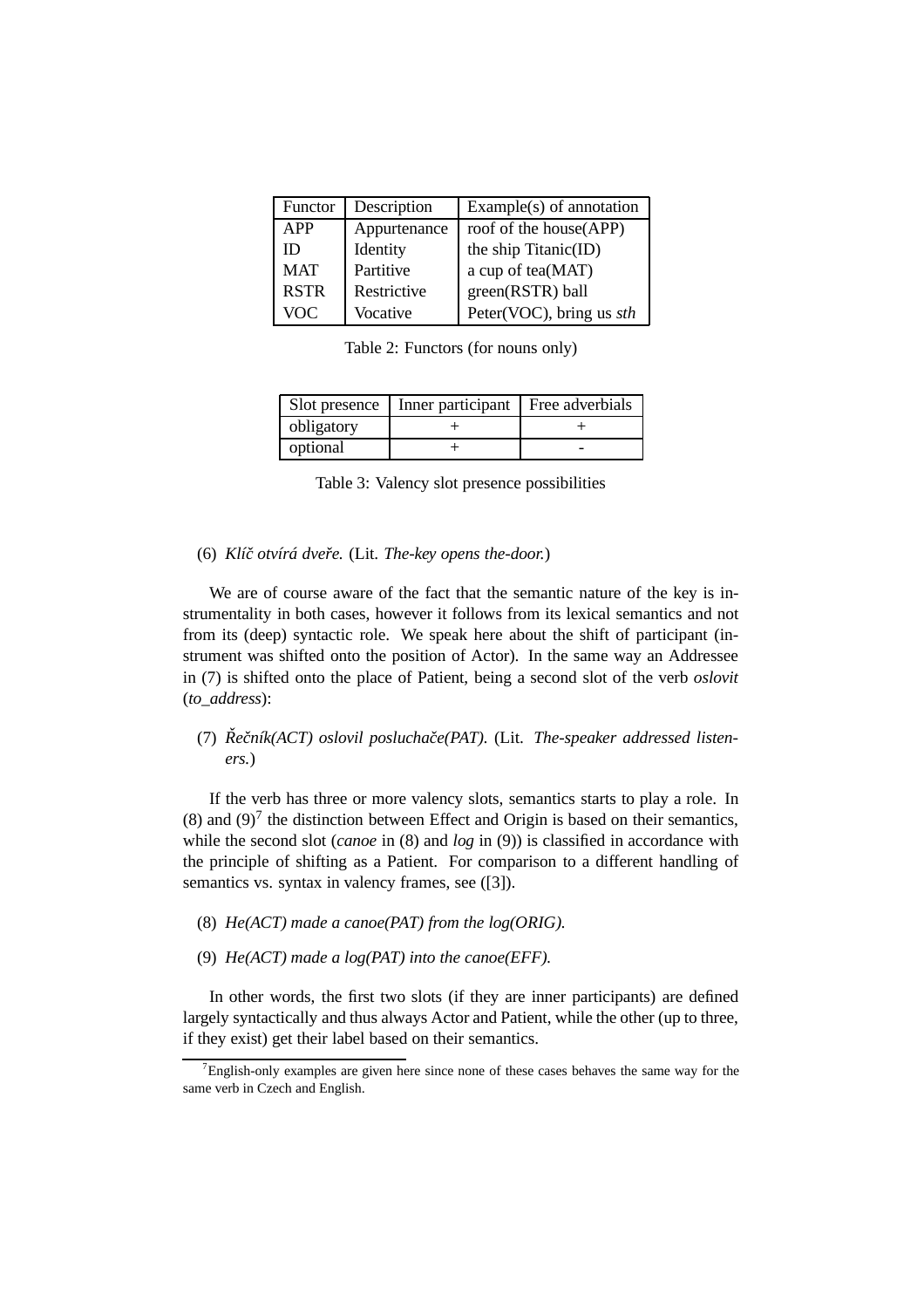| Word / | Valency Frame         |                                              |                                     |          |                 |
|--------|-----------------------|----------------------------------------------|-------------------------------------|----------|-----------------|
| Sense  | $Slot_1$              | Slot <sub>2</sub>                            | Slot <sub>3</sub>                   | $\cdots$ | $\text{Slot}_n$ |
| dát    | $ACT_{obl}(Nom)$      | $PAT_{obl}(Acc)$                             | $\mathrm{ADDR}_{obl}(\mathrm{Dat})$ |          |                 |
| dopis  | $ACT_{obl}(Poss/Gen)$ | $\mathrm{ADDR}_{\textit{obl}}(\mathrm{Dat})$ |                                     |          |                 |
| plný   | $PAT_{obl}(Gen)$      |                                              |                                     |          |                 |

Figure 1: Example of valency frames for *dát* (*to\_give*), *dopis* (*a\_letter*) and *plný* (*full*).

## **3 The Valency Lexicon**

Without a proper valency lexicon that stores for each autosemantic, valency-capable word its valency information it would be hard to say at annotation time what are the proper slots to be filled for that word: in general, any slot filler can be left out in the surface form of a sentence, regardless how "obligatory" it is.

Therefore, we have to have a valency lexicon entry (see Fig. 1) for each sense of a word ([semantic] verb, noun, adjective) that can be referred to from the annotated corpus, and with which the annotation is consistent. Based on the theory presented in the previous section, each headword entry consists of one or more *valency frames* ((almost always) one for each sense of the headword), that in turn contain a fixed number of *slots*. Each slot is labeled by a name of the dependency relation (i.e., the *functor*), such as ACT, PAT, LOC etc., with each slot marked as obligatory or optional.<sup>8</sup>

Every slot includes also the appropriate (allowed) *form* of the slot filler in an utterance. In principle, it is a (underspecified) surface dependency syntax representation as used at the analytical layer of annotation. We use a shorthand notation to pinpoint the relevant constraints on the form (in the examples in Fig. 1, they are enclosed in parentheses right after the slot's functor name). See ([6], in this volume) for the principles and more detailed description of the relation between the valency frame and its surface syntactic representation.

## **4 PDT-VALLEX Contents**

After the first pass annotation of the tectogrammatical layer of the PDT (about 55,000 sentences, dubbed "version 2.0") has been completed, we ended up with about 10,200 entries (see Tab. 4) in the valency lexicon. Verbs had already contained one or more valency frames as entered by the annotators during the annotation process; most nouns and adjectives, however, had not yet been in the lexicon<sup>9</sup>.

<sup>&</sup>lt;sup>8</sup>More detailed information is contained in a smaller, but more thoroughly researched valency lexicon, called VALLEX, that is (indeed) PDT-VALLEX-compatible and currently contains about 1,450 verbs but no nouns and adjectives ([12], [11]).

<sup>&</sup>lt;sup>9</sup>This is due to the fact that verb valency have been studied extensively in the past and therefore more or less consistent guidelines exist for a valency entry definition (albeit incomplete and not very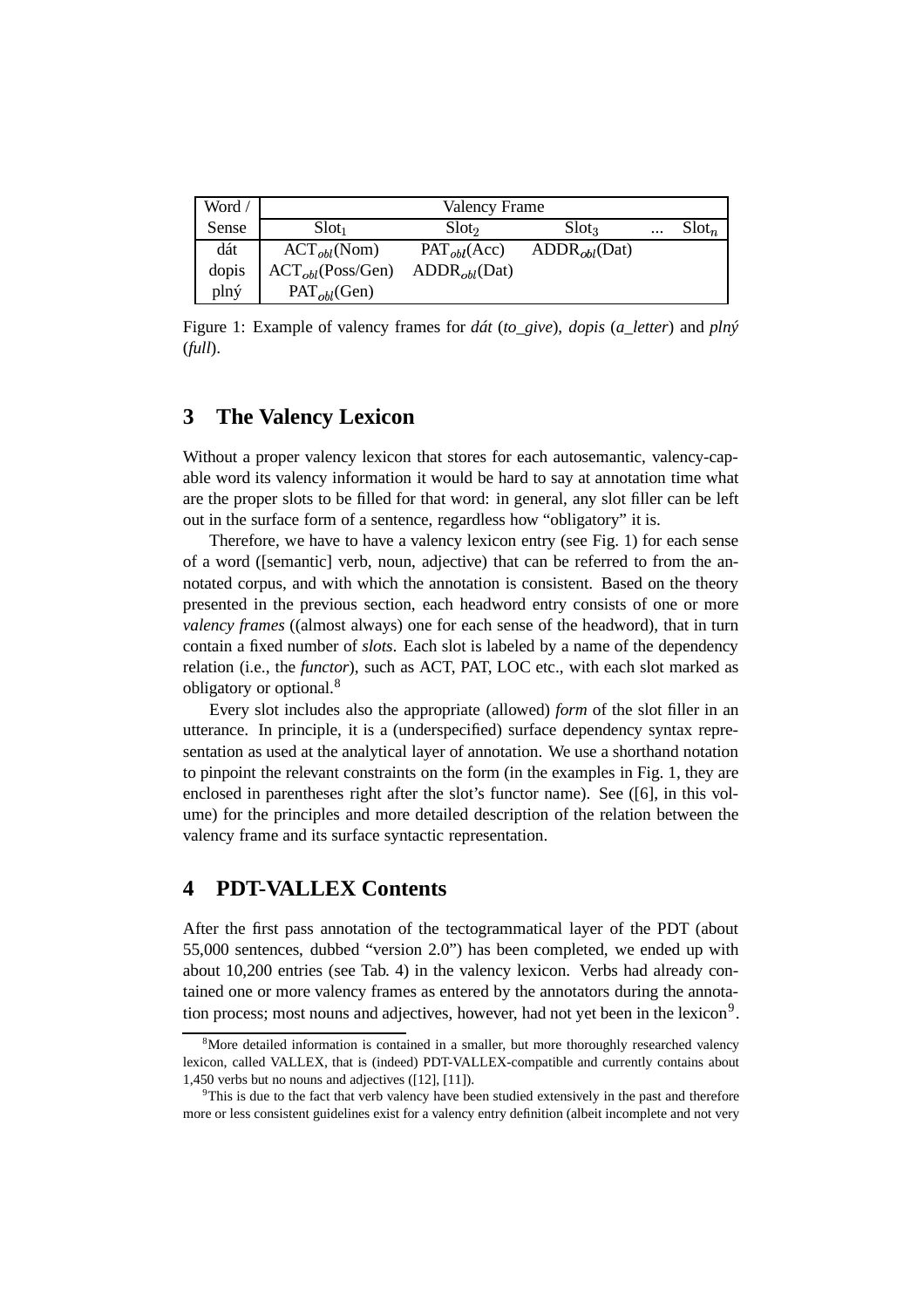| Word type (part of speech) $\mid \#$ of words $\mid \#$ of occurrences |       |         |
|------------------------------------------------------------------------|-------|---------|
| <b>Verbs</b>                                                           | 5,262 | 104,598 |
| <b>Nouns</b>                                                           | 4.090 | 121,073 |
| Adjectives                                                             | 831   | 13,905  |

Table 4: Valency lexicon size and token count

The valency lexicon is kept separately from the annotation (with references pointing from the annotated corpus to the lexicon entries) in a XML file, allowing for easy online and offline lexicon maintenance as well as use in applications.

# **5 Creating PDT-VALLEX**

The annotation and lexicon-creation process is closely related, and we use a single software tool called  $TrEd$  ([5]) for both. It allows for interactive, graphical annotation off preprocessed data, online processing of the data as needed, search in the already annotated data and full access to the valency lexicon (viewing and editing). For certain tasks, the valency lexicon can also be edited separately.

We proceed in the following steps:

- Basic lexicon preparation: all verbs that have been theoretically studied are inserted into the valency lexicon manually, before the annotation starts (as an "inspiration" for the first pass annotation).
- First pass annotation: every verb is inserted or changed in the valency lexicon by the annotator, and an appropriate reference is inserted to the word being annotated, and elided nodes are inserted (such as general actors, dropped subjects, etc.). Nouns are inserted only if they are regular verbal derivatives. However, noun complements already present in the annotation trees are labeled "correctly" (as if their valency lexicon entry exists).
- All verbs are manually checked and corrected (by a single person, for consistency reasons) based on examples extracted from the corpus, independent research in the Czech National Corpus (as generalized in the VALLEX lexicon), and annotator comments and temporary lexicon entries. See Fig. 2 for an idea what is being done at this phase; the tool also allows for full search capability in the annotated treebank data.
- In parallel with the previous step, all nouns and adjectives that have been annotated at least once with a valency-related complement are extracted and merged with nouns and adjectives already in the lexicon, together with the

formal); the same cannot be said about nouns and adjectives which are still under development that is indeed based, i.a., on a feedback from the corpus annotation.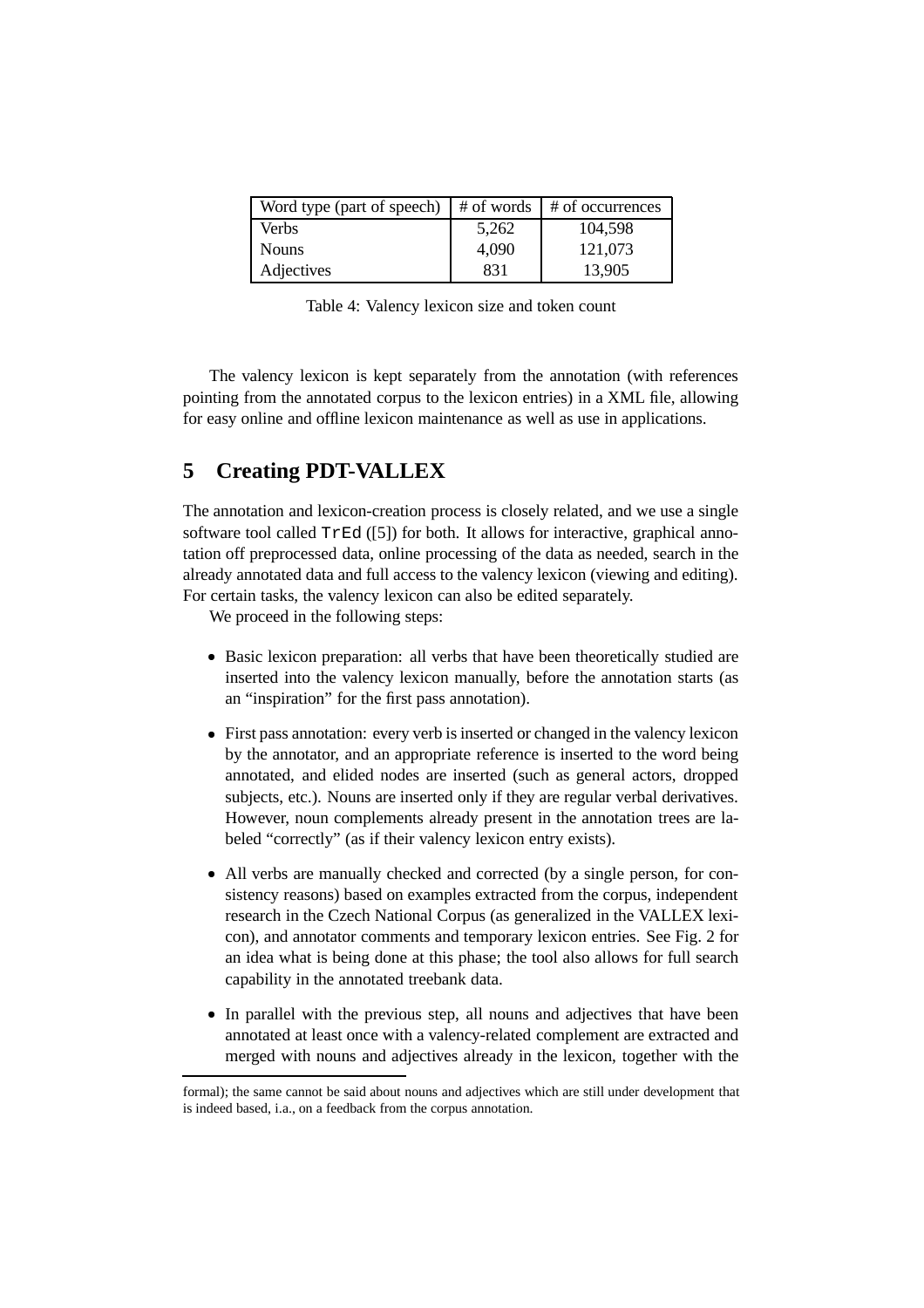

Figure 2: Editing window(s) for PDT-VALLEX

valency frame fragments as found in the annotated trees. Subsequently they are merged, checked and corrected, again by a single person to insure maximum consistency.

- After the valency lexicon is considered complete and correct, a second manual pass checks and/or corrects all occurrences of verbs, nouns and adjectives in the corpus, aided by a tool minimizing the amount of manual work.
- Finally, a full check is run automatically through the whole corpus to see if the dependents of such words are consistent with the referenced valency frames, and any errors are corrected.

In the end, every token in the treebank that corresponds to a word that has an entry in the valency lexicon contains a reference to the appropriate valency frame in the lexicon as selected by the annotator. Moreover, the annotation of the dependents is valency-consistent; it includes the annotation of inserted nodes (for dropped, elided or controlled actors, patients, and other obligatory slot fillers).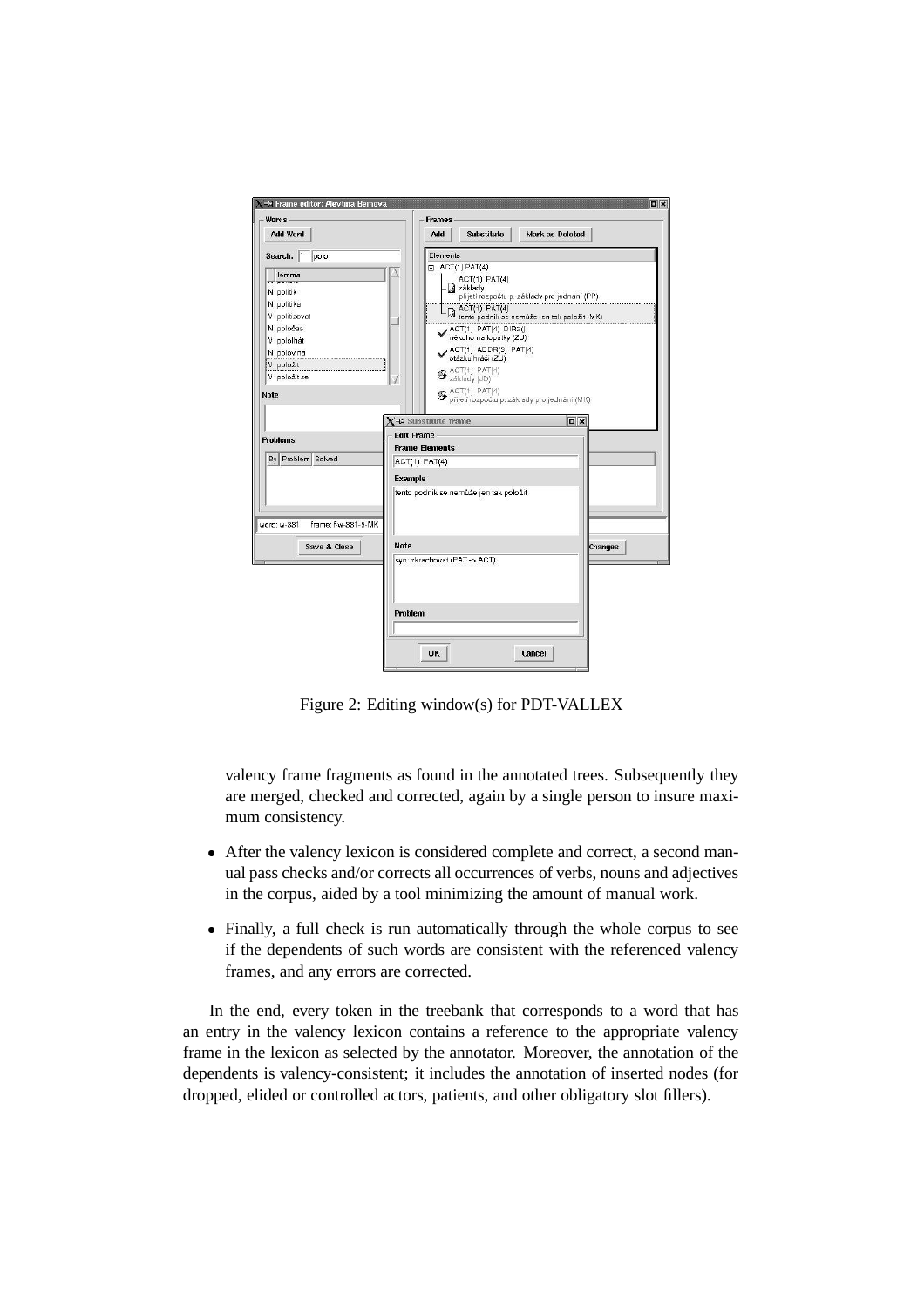#### **6 Verb vs. Noun and Adjective Valency**

One of the interesting aspects of including nouns and adjectives in the valency dictionary is that for many of them (the deverbal ones), their underlying verb's valency is preserved together with its form after certain transformations ([15], [13]). For example, in a prototypical example of a transitive verb with an Actor in nominative and Patient in accusative, the derived noun's valency frame has also an Actor and a Patient, but Actor's form is either genitive, instrumental or a possessive adjective or pronoun, and Patient's form is genitive. Such (relatively) regular transformations apply both to regularly derived deverbal nouns (corresponding to English gerundive nominals) as well as to non-productive (irregular) derivations (corresponding to English derived nominals, cf. [2], p. 60, [1], pp. 1-9).

Whereas the derived nouns and adjectives mostly share the valency frames of their respective sources, however, the primary nouns and adjectives may have their own valency frames given by their lexical meanings and syntactic properties. In this case, the set of their specific valency complements must be studied: For the (primary) nouns the two specific functors (valency relations) have been added:

- obligatory Appurtenance with the nouns as *bratr* (*brother*), *povrch* (*surface*), *tvar* (*shape*)
- Material (obligatory with the nouns as *skupina* (*group*), *tucet* (*dozen*), optional with other (*sklenice* (*glass*), *košík* (*basket*), *šálek* (*cup*))

The same criteria as for the determination of the obligatoreness and optionality of the valency members with verbs were used here (the so-called dialog test, [14], and also Sect. 2). However, there are some open theoretical questions: the nouns as *glass*, *basket*, *cup* etc. could be considered as ambiguous with one meaning (a container) having an obligatory slot for Material, and the second meaning (an object) with an empty valency frame. However, the difference between these two meanings is too vague to be reflected in the lexicon, therefore a single lexical item for *glass*, *basket*, *cup* etc. will be introduced in the lexicon with an optional slot for potential valency with a value Material. Similar solution seems to be satisfactory for some cases of valency of primary adjectives: *Hrdý*, *pyšný* (*proud*), *nervózní, zoufalý* (*nervous, helpless*) may be used either as an "absolute" quality as in (10) and (11) below, or with their respective valency complements as in (12) a (13)

- (10) *Je to hrdý clo ˇ vek. ˇ* (Lit. *He is a proud person.*)
- (11) *Matka je nervózní.* (Lit. *My mother is nervous.*)
- (12) *Otec je pyšný na svou dceru.* (Lit. *Father is proud of his daughter.*)
- (13) *Je nervózní ze zkoušek.* (Lit. *She is nervous because of the exam.*)

A single lexical item will be introduced for them with a slot for an optional Patient.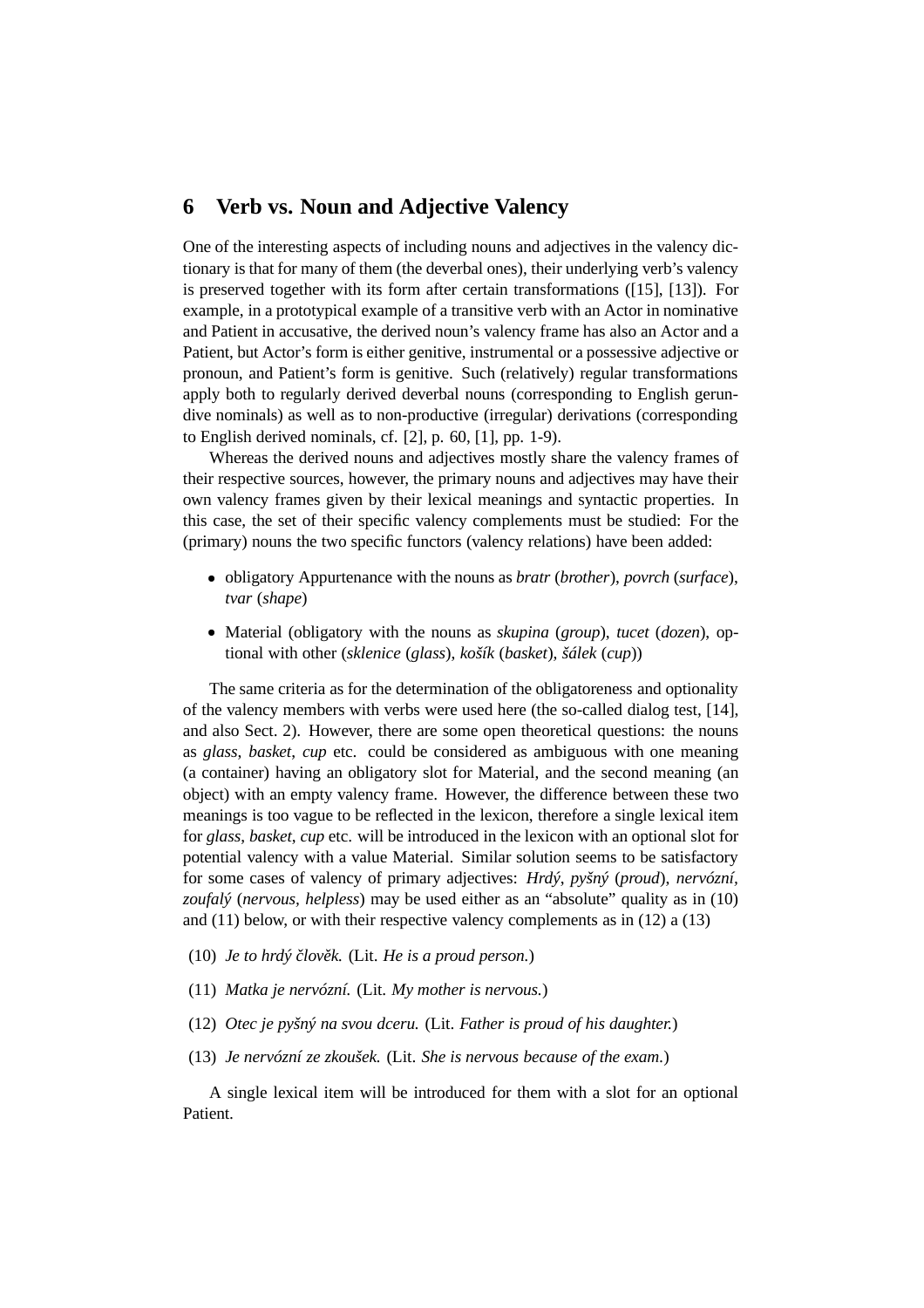# **7 Valency and Surface Ellipsis**

The importance of valency lexicon for the procedure of syntactic annotation was stressed above. However, the annotators faced very often the situation that an obligatory valency slot is missing in the input text (annotated sentence). Such surface zero elements must be restored in the tectogrammatical structure.

There are several reasons why a valency member might not be present on the surface:

- The omitted element can be easily understood and restored from the context, because its deletion is conditioned by the text structure (the first argument (Actor) is regularly omitted in pro-drop languages, the Patient and other participants are omitted e.g. in the text pattern "question - answer": *Přinesl listonoš noviny?* (Lit. *Did-bring mailman the-newspaper?*), *Prinesl ˇ* (Lit. *Did-bring*) (Actor, Patient deleted).
- An anaphoric element (known from the context) is deleted: *Přátelé už přijeli* (Lit. *Our friends have just arrived*): either *sem* (*here*) or *tam* (*there*) must be inserted in the annotation, reflected in the lexicon also as obligatory, but omittable on the surface. Similarly, there are *explanation (ACT) (ADDR) that he had lost the tickets* (cf. [8], pp. 284-285) two participants are missing (*who* explained to *whom*) and the appropriate nodes must be inserted into the annotation.
- The participant fitting an obligatory slot is generalized (what is reflected on the surface as a "zero"), e.g. *Na zacátku ˇ vety ˇ se (ACT) píše velké písmeno* (Lit. *At the-beginning of-a-sentence is (ACT) written capital letter*). An annotator adds a new node with a proper functor.
- The position of obligatory participant is again empty, however, its lexical setting can be inferred from the context: *Vláda zítra projedná návrhy (ACT) (ADDR) na zmeny ˇ v sociálním pojištení ˇ* (Lit. *The-government tomorrow has-on-agenda proposals (ACT) (ADDR) for changes in social security*). The lexical setting of the obligatory slots of the noun *návrh* (*proposal*) is unspecified in the context, it could be only guessed. However, since these slots are given in the lexicon as obligatory, an annotator has to introduce new nodes marked "Unspecified" in the tectogrammatical structure with its proper functor.

#### **8 Related Work, Future Work and Conclusions**

As far as we know, the Prague Dependency Treebank will be one of the only two annotated corpora that are complemented by a valency lexicon, fully referenced from the nodes of the annotated dependency trees, with dependents' annotation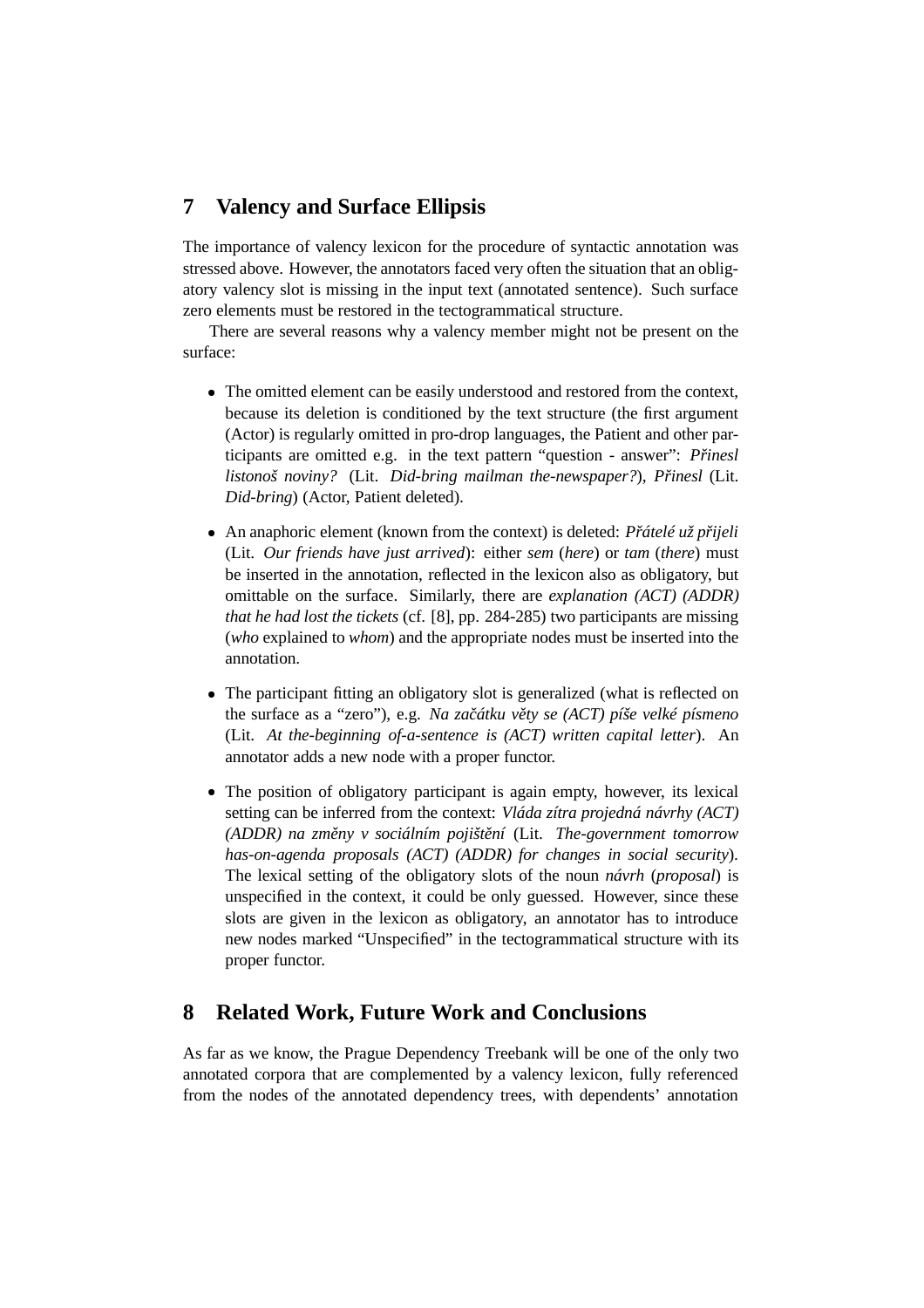consistent with the selected valency frame<sup>10</sup>. The VALLEX lexicon with its  $1,450$ verbs with rich information has already been released ([12]) and is available from the Center for Computational Linguistics, and the PDT-VALLEX (with fully referenced corpus) will be released as part of the Prague Dependency Treebank, ver. 2.0, in the fall of 2004 (by the Linguistic Data Consortium in Philadelphia).

We expect to continue the development of the valency lexicon as further annotation in the future progresses (on top of PDT 2.0, there are business texts waiting to be annotated, and possibly some others), and eventually to have a fully specified valency dictionary (as rich as the current VALLEX) with consistent references from the annotated data (even though it might mean some re-annotation of the references or even the data if changes are inevitable). Also, we would like to continue in the direction of automatic valency frame extraction from both annotated and unannotated (or at least, not tectogrammatically annotated) corpora. We hope that such a broad coverage and rich lexicon can help an automatic tectogrammatical parser to learn and subsequently parse with high accuracy.

#### **References**

- [1] Alexiadou, A.: *Functional Structure in Nominals.* John Benjamins Publishing Company, Amsterdam, Philadelphia. 2001.
- [2] Chomsky, N.: *Remarks on Nominalization.* In: Studies on Semantics in Generative Grammar. Hague, Mouton, pp 11-61. 1972.
- [3] Fillmore, Ch. J.: *Framenet and the linking between semantic and syntactic relations*. In: Shu-Cuan Tseng (ed): Proceedings of COLING 2002, pp xxviii-xxxvi. Howard International House. 2002.
- [4] Hajič, J., Hajičová, E., Pajas, P., Panevová, J., Sgall, P. and B. Vidová Hladká: *The Prague Dependency Treebank*, CDROM LDC2001T10, The Linguistic Data Consortium, Univ. of Pennsylvania, ISBN 1-58563-212-0, Philadelphia, PA, 2001
- [5] Jan Hajic,ˇ Petr Pajas, Barbora Hladká: *The Prague Dependency Treebank: Annotation Structure and Support*. In Proceedings of IRCS Workshop on Linguistic Databases, pp. 105–114. Philadelphia, PA, Dec. 11–13 2001.
- [6] Hajič, J., Urešová, Z.: *Linguistic Annotation: from Links to Cross-Layer Lexicons*. In Proceedings of TLT 2003. Växjö, Sweden, Nov. 14-15. This volume. 2003.

<sup>&</sup>lt;sup>10</sup>The other one being the so-called PropBank ([9], [10]), based on the Penn Treebank and annotated for predicate-argument structure (which is similar to our notion of valency). PropBank, however, does not annotate nouns nor adjectives with the predicate-argument structure, and it does not contain formally defined expression means (prepositions etc.) for every slot (argument).